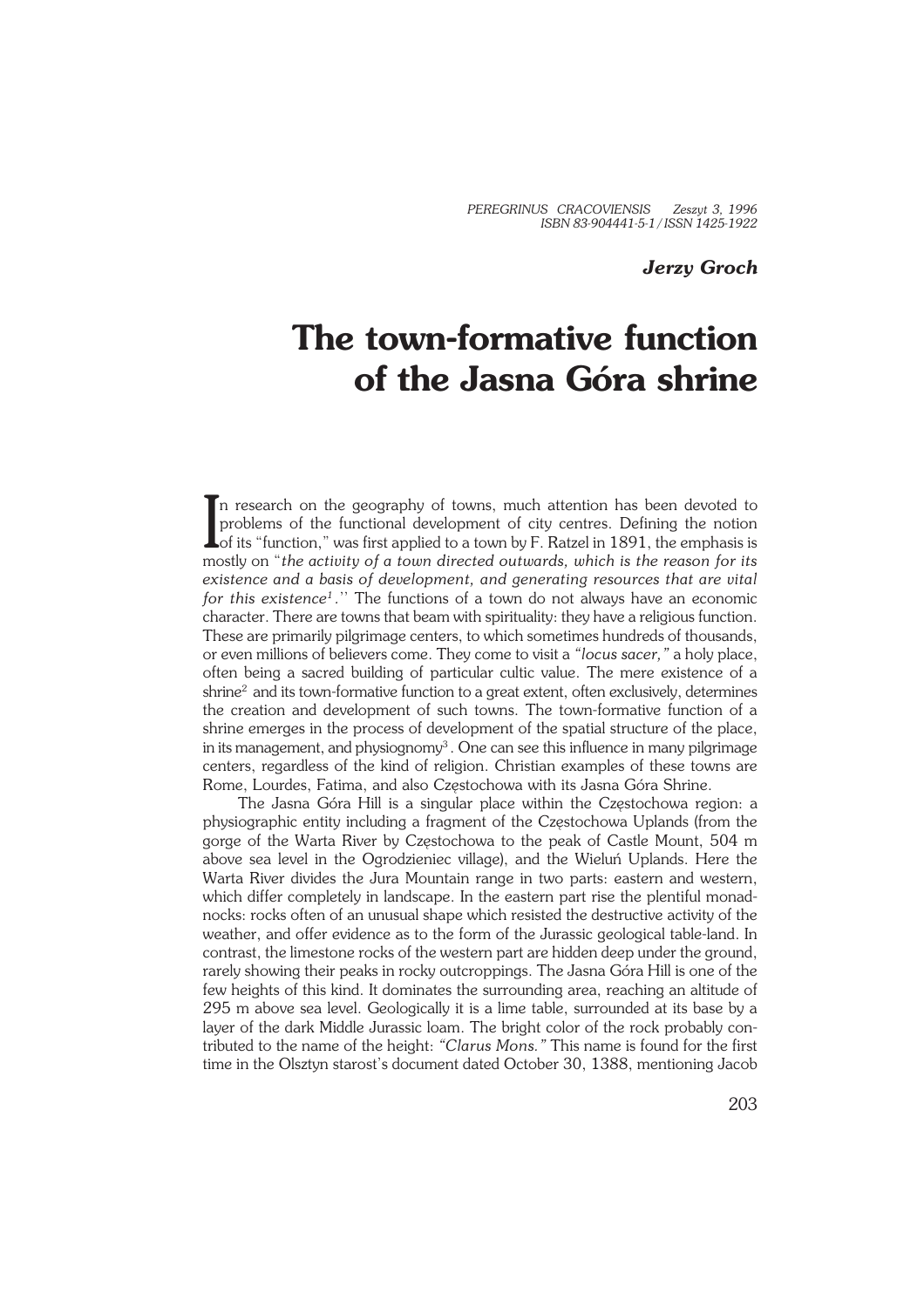$\Gamma$ 

the Abbot of Jasna Góra<sup>4</sup> . Placed at a relatively small distance (about 2 km) from a narrowing in the Warta River Valley, allowing a ford, and due to its defensive advantages, Jasna Góra could play an important role in the progress of the area's settlement in relatively early period.

The oldest remains of human activity found in the Częstochowa area date to the later Stone Age (stone tools, pieces of pottery), but most of the finds come from the Bronze Age, and from the initial periods of the Iron Age<sup>5</sup>. The oldest historical account mentioning the existence of permanent forms of settlement in the territory of present Częstochowa, comes from December 25, 1220. The account included in the document of Cracow's Bishop Ivon, confirming the tithes collected from about a dozen villages, among them from Częstochowa and Częstochówka, for benefit of the monastery of canon regulars, living in the nearby of village  $\textsf{Mstów}^6$  . Częstochowa was also mentioned in Pope Innocent IV's Bull of 1250, among the villages contributing tithes for the benefit of the canon regulars in Wrocław (the Mstów monastery was one of its branches).

The name of Częstochowa originates from the Slavonic name "Czestoch", while the name Częstochówka originates likely from Częstochowa and suggests its later foundation, or the smaller size of this locality<sup>7</sup>. Częstochowa was a riverside village placed partly in the wet and boggy valley of the Warta River, and partly on its terraces, raised higher and drier. Częstochówka, placed at a distance of about two kilometers west from Częstochowa, occupied territories neighboring Jasna Góra in the north. Location of Częstochowa was also to a great extent determined with regard to communications. The Wieluń road led this way: at the end of the four− teenth century this road was one of more important routes connecting Cracow with the western districts of Poland.

The neighborhood of Częstochowa was famous for its iron ore, which was extracted and melted down in local furnaces, as reported in the historical accounts of the fourteenth century. For centuries, also limestone was burned to lime, and also used for the construction of houses, gradually replacing wood. In the mid− fourteenth century Częstochowa was legally a knightly village, as shown by its loca− tion privilege of August 24, 1356. Rapid development of this village, mainly as a commercial settlement, allowed it to secure a city charter between  $1370$  and  $1377^{\rm s}$  .

The event that decisively influenced the fate of the town was the establish− ment of the Jasna Góra Monastery. Its founder was Prince Władysław Opolczyk (Ladislaus of Opole). He settled the Paulines on Jasna Góra: the monks of St. Paul the First Anchorite Order, immigrating there from the monastery of St. Lawrence near Buda in Hungary. On June 22, 1382, the hitherto parochial church $^9$  dedicated to the Blessed Virgin Mary in Jasna Góra<sup>10</sup> was transferred to them, and on August 9 of that year, the foundation ceremony of the monastery was held. Fur− thermore, two ducal villages neighboring Jasna Góra, Częstochówka (then called Old Częstochowa), and Krowodrza (part of contemporary Częstochowa called Ka− wodrza), were given to the convent. The ironworks and the grange beside it, also became monastery property.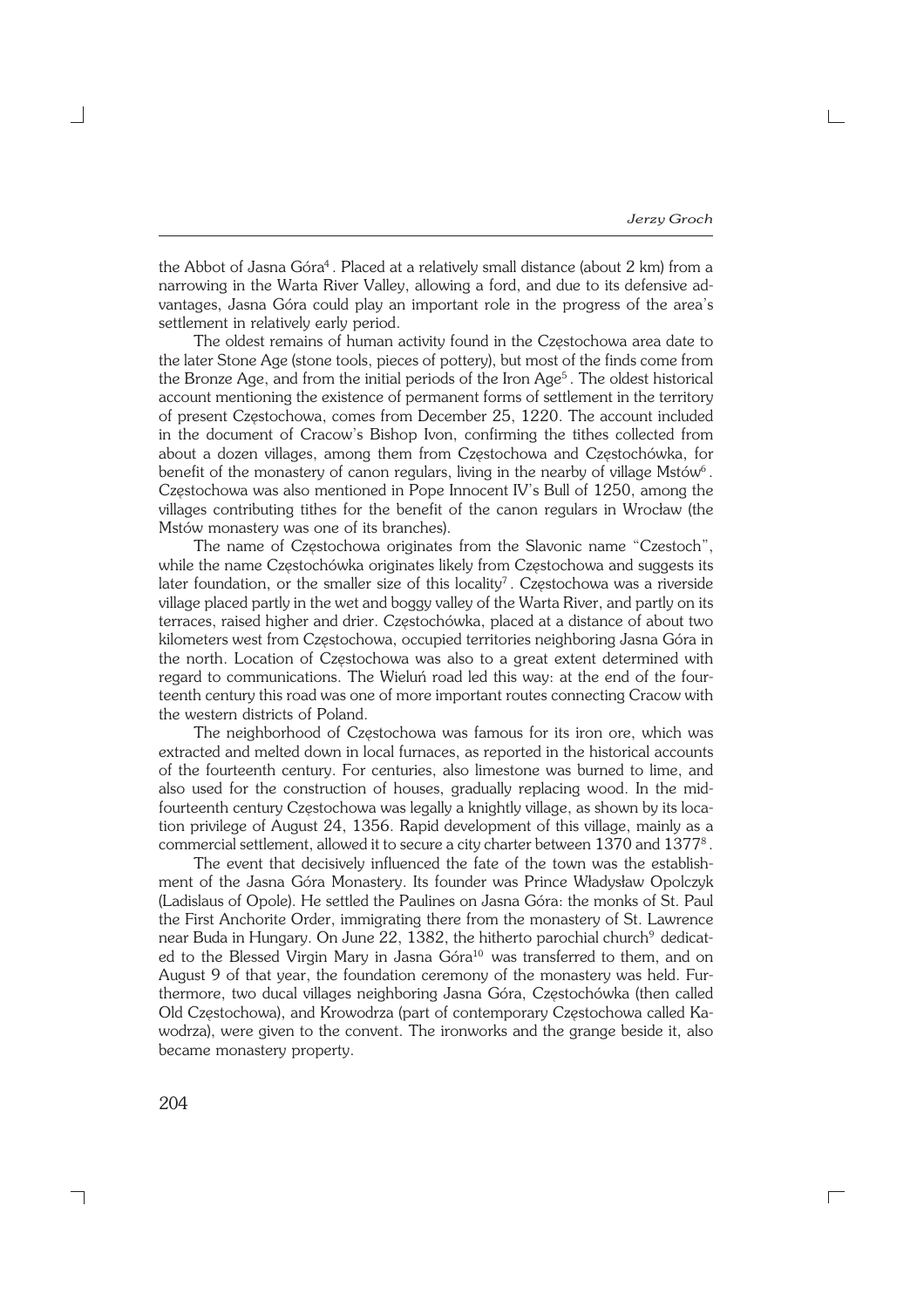In 1382, Prince Władysław Opolczyk bestowed the icon of the Madonna and Child upon the monastery in Jasna Góra. It was imported from Russia, and already was surrounded by veneration and a cult. The presence of the Icon of Blessed Virgin Mary, famous for its miracles, soon made the place one of the most impor− tant pilgrimage centers in Central Europe, and the Marian Cult related to the Częs− tochowa Icon started to receive increasing approval from the Apostolic See $^{11}$ . The pilgrimage movement was accompanied by the simultaneous influence of the Jasna Góra Shrine on the development of the settlement next to the monastery. The process of this influence, the manifestation of town−formative function of the shrine, can be divided into the following periods: up to mid−seventeenth century, from mid− seventeenth century to the end of the eighteenth century, from the beginning of the nineteenth century to the First World War, the inter−war period, and the period after the Second World War.

### **The period up to mid − seventeenth century**

The growth of pilgrim traffic to Jasna Góra at the end of the fourteenth cen− tury and the beginning of the fifteenth century, made it necessary to undertake the job of guaranteeing the needs of visiting pilgrims. An extension of monastery was initiated, and the adaptation of existing quarters, as well as construction of new buildings next to Jasna Góra was undertaken. The funds for this purpose were obtained from private endowments for the monastery's activity, and some were received thanks to numerous of land grants from King Władysław Jagiełło (Ladis− laus Jagiello) (among others, they included villages: Szarlejka, Lgota, Kalej, Grabów− ka).<sup>12</sup>

In 1430, the Jasna Góra Monastery was a victim of armed robbery and as− sault, during which the Icon of the Madonna was profaned and seriously damaged. It was sent to Cracow, where it underwent a thorough renovation accomplished by unknown artists<sup>13</sup>. As evidence of the extraordinary mastery of that job, contemporary researchers and conservators are not able to pronounce definitively whether only the damages were repaired, or a copy of the original work $14$  was made.

In the second half of the fifteenth century and in the sixteenth century, the influence of the monastery as a town−forming center on the surrounding territory strengthened<sup>15</sup>. To a considerable extent, it resulted from economic benefits obtained by the local population in serving the pilgrimage traffic<sup>16</sup>. The fees for lodging offered to pilgrims coming to Jasna Góra in great number, particularly for indul− gence days and important ceremonies, were an important source of incomes of home owners near the monastery. Regular markets (weekly on Mondays) and fairs were organized<sup>17</sup>. Profits were obtained from selling food and horses' feed to the pilgrims.

Apart from houses, inns and boardinghouses played an important role in serv− ing the pilgrimage traffic of that time. Poorhouses, where ill and impoverished pilgrims could find shelter, played an essential role. They were built due to the financial help of the monastery, and to funds donated for this purpose by landlords

┐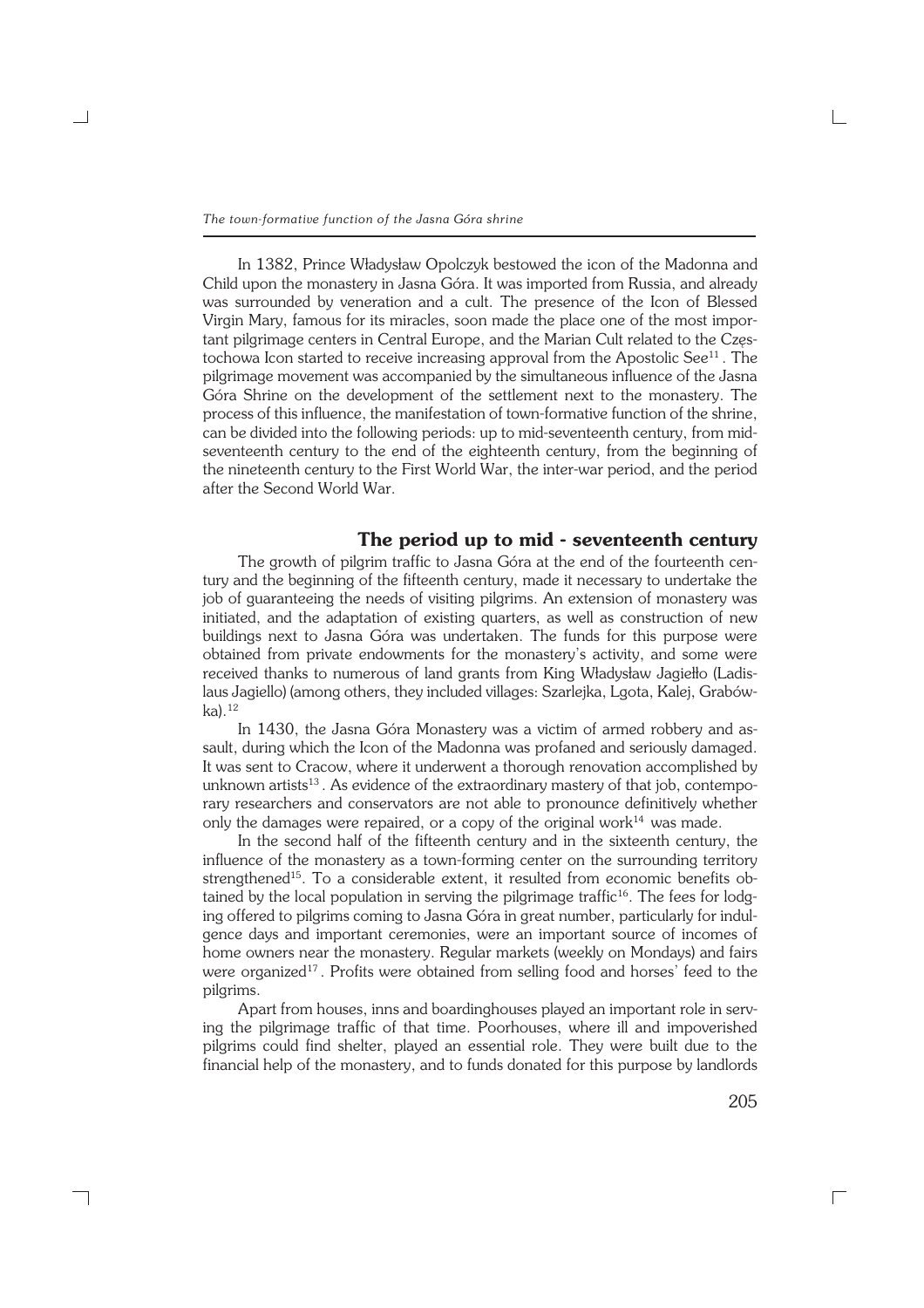and rich citizens. Częstochowa craftsmen, who made great profits from the pilgrim− age trade, also distinguished themselves with their generosity. Considerable profits were obtained from selling rosaries, books on religious topics, and the other devo− tional articles to pilgrims and to merchants trading in the other pilgrimage cen− ters<sup>18</sup> . These articles were bought in numerous market stalls, located around the monastery buildings, and also in the neighboring settlements, mostly in Częstochów−  $\rm ka^{19}$  .

In the sixteenth and the seventeenth centuries, an observable growth of paint− ing workshops was a characteristic phenomenon in Częstochowa. They manufac− tured holy pictures, primarily representations of the Częstochowa Blessed Mary<sup>20</sup>. These pictures, bought by pilgrims, went to many Polish shrines and homes, and also abroad<sup>21</sup>.

Servicing the pilgrimage traffic and the growth of wealth of inhabitants, often led to rivalry among the various villages to obtain a preferential position in this type of service. Such clashes were recorded mostly between the inhabitants of Często− chowa and Częstochówka<sup>22</sup>. Testifying to their seriousness are the numerous com− plaints of citizens of Częstochowa to the king, aiming to limit incomes from pilgrim trade and services of the population of Częstochówka. At this time, the construc− tion of new residential and service buildings for pilgrims was begun not only within the borders of the existing settlements (Częstochówka, Krowodrza, Częstochowa), but also beyond them along the roads leading to the monastery. More and more, Jasna Góra was becoming a central point of the developing system of settlement around it.

At the turn of the sixteenth century, the economic development of the settle− ments was restrained due to a crisis in the local iron industry. Many ironworks closed or underwent devastation. In that time, fires often broke out in Częstochowa and the remaining settlements. The fire of 1652 caused the most destruction; al− most all Częstochowa was consumed. Epidemics caused considerable population losses, particularly in 1629−1630, after which almost one quarter of Częstochowa homes stood empty.

These setbacks were not enough to cause a long−term economic deteriora− tion, and the population overcame each threat which appeared. In 1550, 1,500 people inhabited Częstochowa, while in the first years of the seventeenth century about two thousand, and in the middle of this century about two and a half thou− sand. This put the town in first place among the towns of the western Małopolska region<sup>23</sup>. Besides pottery, coopers, wheelers, and blacksmiths, new branches of crafts emerged: alcohol distilling, beermaking, tailoring, and furriers. Due to devel− opment of pilgrimage traffic, bakery and butchery grew especially<sup>24</sup>.

In the second half of the sixteenth century, the need to protect the Jasna Góra Shrine against continuously threatening assaults and robberies became more and more important. This was associated with the current political conflicts and wars, undertaken mostly by the Silesian sovereigns. Establishment of a system of fortifica− tion and defense that could successfully guard the group of monastery buildings against external attack, appeared to be necessary.25 The construction of fortifica−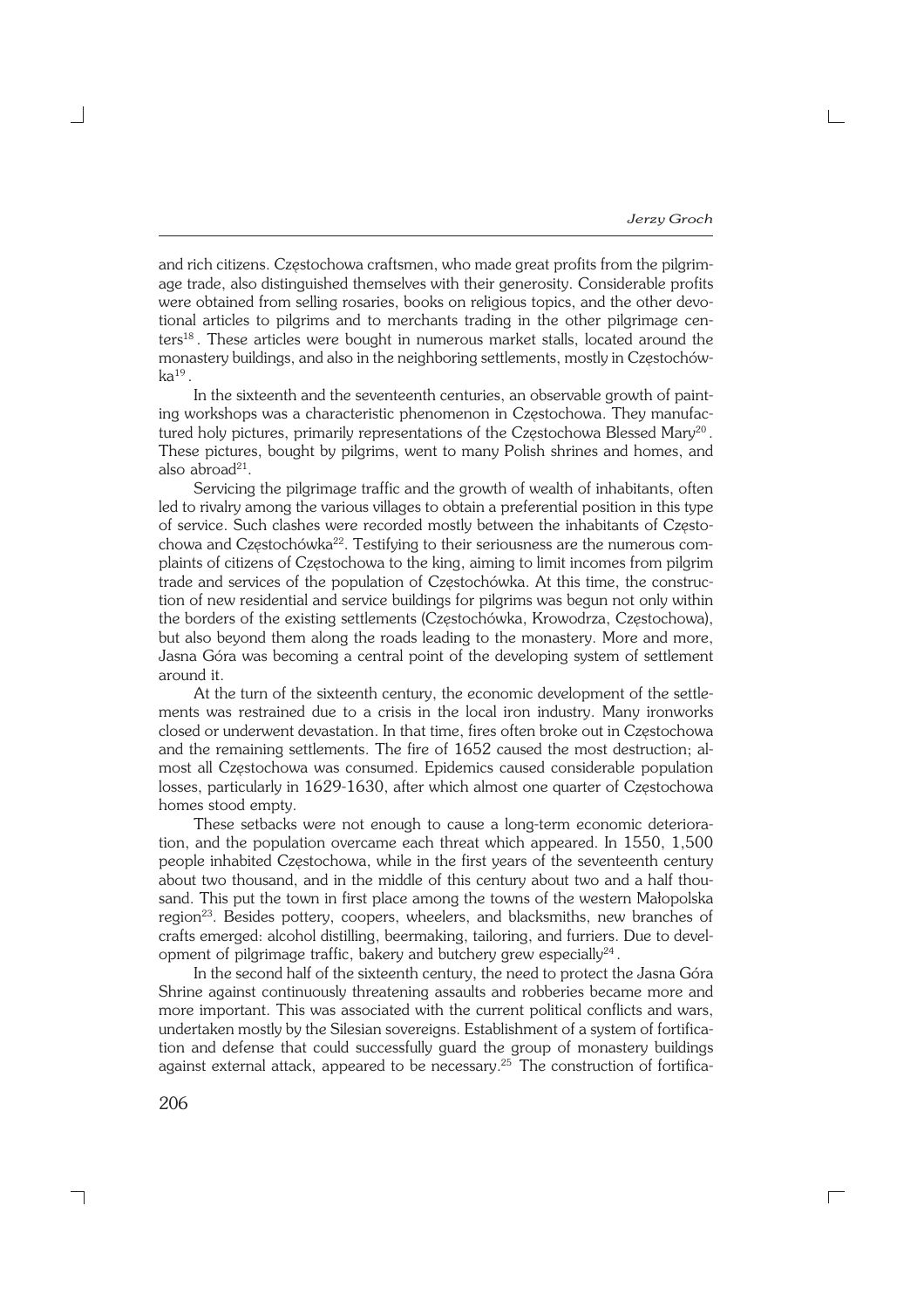*The town−formative function of the Jasna Góra shrine*

tions, very modern for those times, started in 1620 at the initiative of Zygmunt III Waza (Sigismund III Vasa). King Władysław IV Waza (Ladislaus IV Vasa), in particu− lar gave the monastery considerable support, offering large sums of money for the work constructing the defenses. In 1648, the essential part of the planned defense construction was finished. They formed a system of fortification structures, sur− rounding the rectangular area where the monastery buildings with the church and the chapel of the Miraculous Picture stood. The surface area of the fortress within the walls was  $13{,}650$  m<sup>2</sup>. The walls were surrounded by a moat, crossed by a drawbridge to the fortress gate. Along with the construction of the defensive sys− tem, work on the reconstruction of sacral buildings, replacing wooden with brick construction also continued. In 1639, a brick pharmacy for the use of monks and the population of nearby Częstochówka as well as pilgrims, was opened heeding the danger of another epidemic<sup>26</sup>. Foundation of the monastery-related printing house in the  $1790$ 's was another important event<sup>27</sup>.

Parallel to the construction work continued in Jasna Góra, the extension and construction of new buildings outside the monastery took place. This activity includ− ed, among others, the churches of St. Sigismund, St. Jacob, St. Barbara, and St. Roch, also poorhouses for pilgrims. In 1642, construction of the monastic novitiate on the road leading from Jasna Góra to the monastery village of Krowodrza, began at a distance of about one kilometer from the monastery. The design and style of the erected buildings was subordinated to the architectural pattern applied at that time in Jasna Góra. The atypical orientation of St. Barbara's church to the south (instead of to the east), as an attempt to subordinate the church to its mother convent in Jasna Góra<sup>28</sup>, is evidence of this trend. Materials from old, demolished monastery buildings were often used for new construction. Today one can still find a Gothic brick from Jasna Góra that was used to face the walls. Investment activity of great impetus, was a manifestation of the increasing significance of the Jasna Góra Shrine as a Marian Cult and pilgrimage center, with a strengthening influence on the development of settlements in the surrounding areas.

# **The period from the mid − seventeenth century to the end of the eighteenth century**

An event which greatly influenced the further fortunes of the Jasna Góra Shrine and the villages in its vicinity, was the siege of Jasna Góra by the army serving the King of Sweden, Carol Gustav X, in November and December of 1655. The six− week siege was in fact only one episode of the Polish−Swedish war, however the unconditioned withdrawal of the aggressors resounded over all Poland, enormously strengthening the spirit of struggle and consolidating Polish society of that time. The heroic defense of Jasna Góra under the command of the abbot, Father Au− gustyn Kordecki, strengthened the Marian Cult, integrating the religious values of the Jasna Góra Shrine with national ones, and making them the one comprehen− sive symbol of Polish patriotism. Blessed Mary was seen as the primary advocate of the defensive efforts and the victory was attributed to her as well. This influenced

┐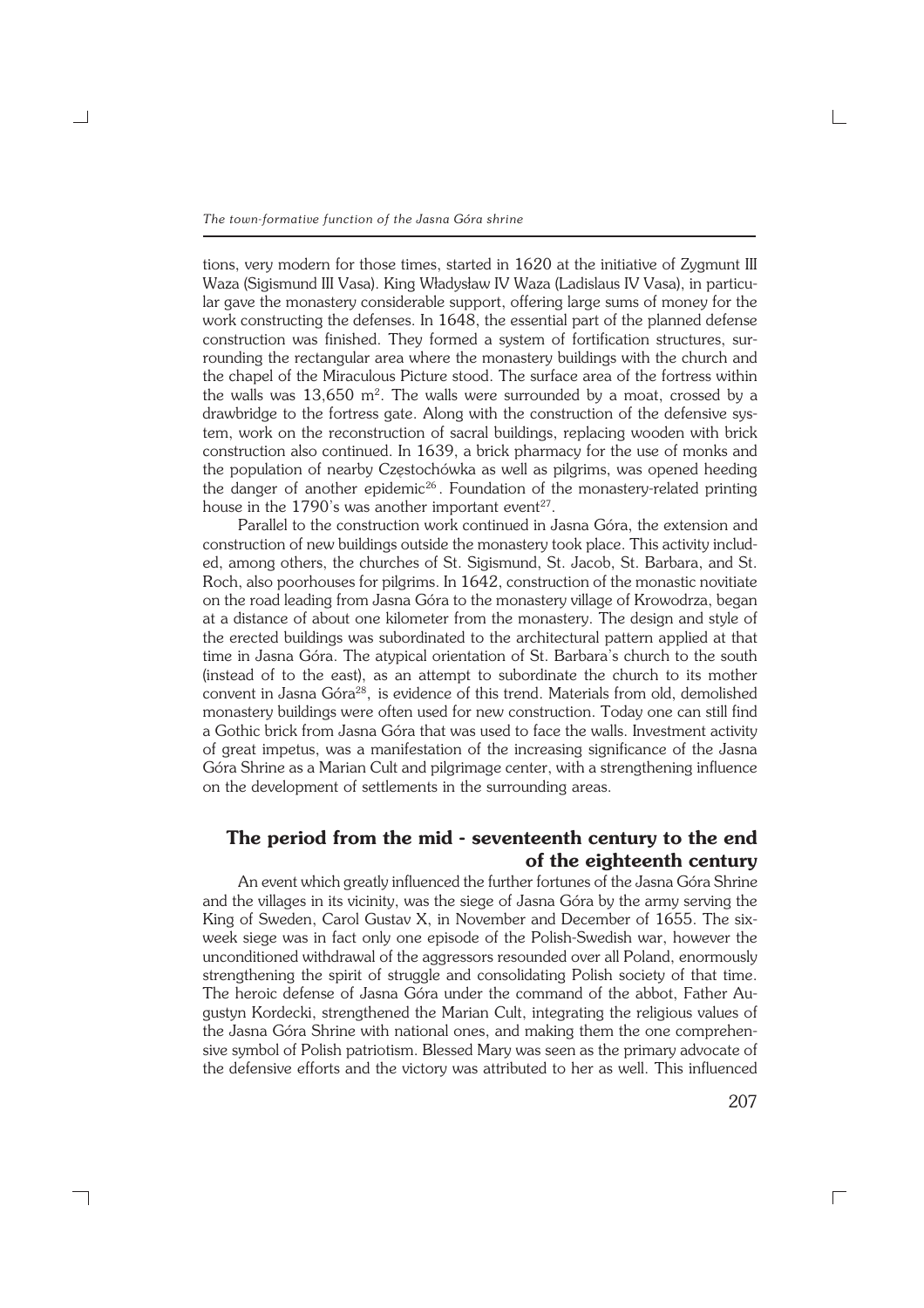General view from the church tower of Jasna Góra (photo. by J.Dañda) Reproduction of a postcard from The Graphics Collection of the Jagiellonian Library, call number IF 11737, vol. 129

the widespread consolidation of her commonly known image as the Queen of Po− land<sup>29</sup> . Ceremonial oaths made by King Jan Kazimierz (John Casimir) in the Lvov cathedral on April 1, 1656, proclaiming the Blessed Virgin Mary as the Queen of Poland, were manifestations of this appreciation.

The villages surrounding Częstochowa were substantially robbed and devastat− ed by the invaders. Częstochówka almost entirely burnt down. In Częstochowa, almost 60 % of buildings were demolished, and the number of inhabitants decreased to less than a half (some 950 persons). The number of craftsmen decreased as well, from  $125$  to  $51^{30}$ .

In the second half of the seventeenth and in the eighteenth century, the vicin− ity of Jasna Góra and Częstochowa were an area of continuing social unrest and of armed battles that caused deepening economic regression of the demolished villag− es. The population of Częstochowa was smaller than at the end of sixteenth century and in 1787 it counted scarcely 1250 people<sup>31</sup>.

Despite a deep crisis characterizing the time after the Swedish invasion, en− largement of the defensive facilities and the restoration and rebuilding of the sacral buildings began in Jasna Góra.<sup>32</sup> In that period, the pilgrimage traffic developed to a considerable extend. On September 8, 1682, one hundred forty thousand pil− grims participated in the ceremonies commemorating the three hundredth anniver− sary of the coming of the Miraculous Picture to Jasna Góra, and the ceremony of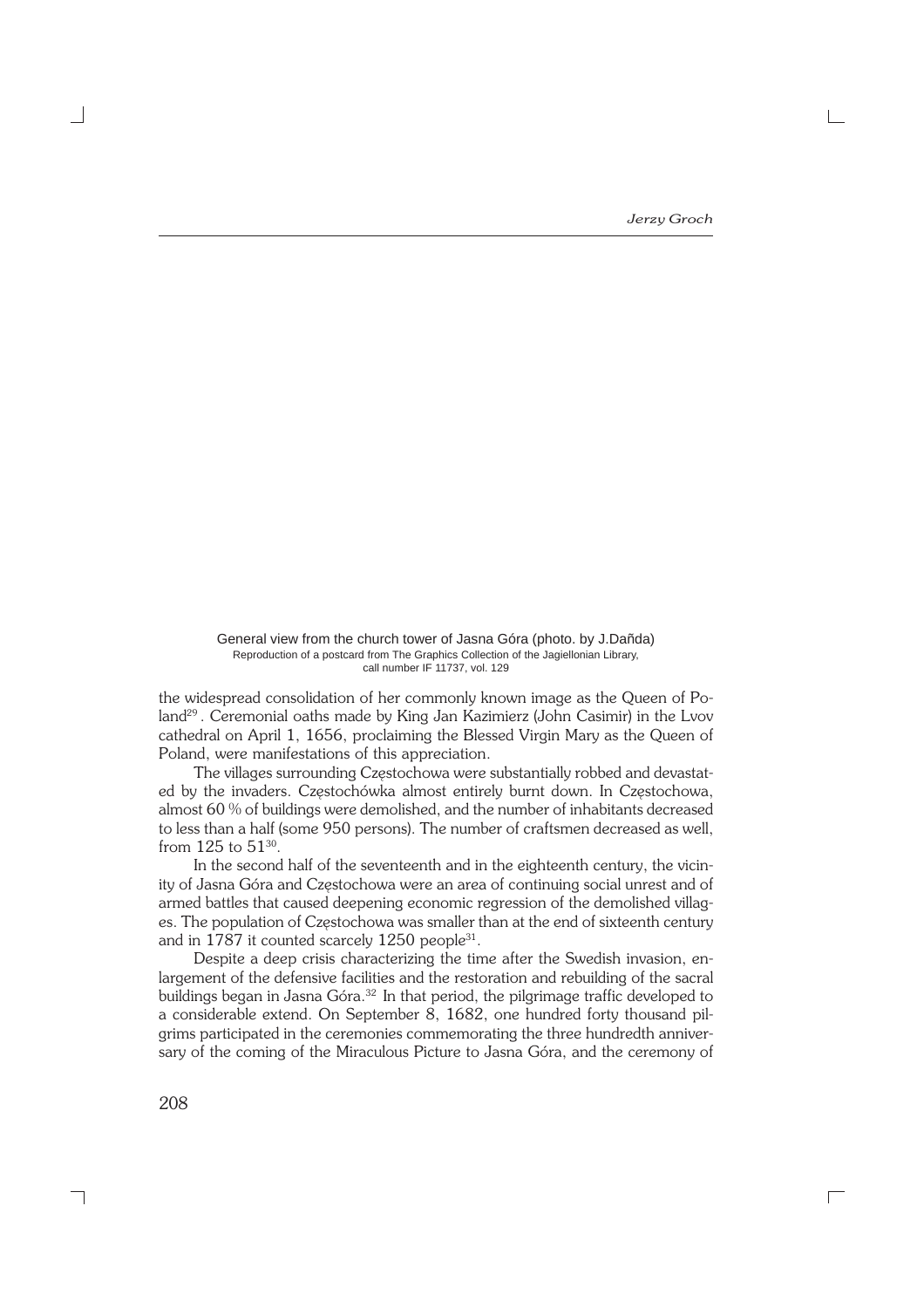coronation of the Picture on September 8, 1717, was attended by two hundred thousand believers<sup>33</sup>.

Due to the increased affluence of pilgrims, the monastery−related villages, particularly Częstochówka, started to revitalize. In the daily life of this settlement, the main role was played by trade and services for pilgrimage traffic, and also for retainers of visiting royalty and magnates attending religious ceremonies in the Jasna Góra Shrine. Manufacture of devotional objects was also developing. At the turn of the seventeenth century, Częstochówka was gradually attaining economic ascendancy over Częstochowa. In its physiognomy and spatial arrangement, it in− creasingly resembled a town, with its marketplace through which ran a through− road, and a net of streets around it. Due to the efforts of the Paulines, Częstochów− ka got its city charter in 1717, assuming the name of Nowa Częstochowa or Górna Częstochowa. At the convent's initiative, the construction of a town hall was start− ed in Nowa Częstochowa. This was one of the manifestations of the influence of the monastery at that time on the architectural development of the Jasna Góra vicinity, not only through development of sacral construction, or dwelling and busi− ness facilities construction to serve the needs of the order, but also through the construction of administrative facilities<sup>34</sup>.

## **The period from the beginning of the nineteenth century to the First World War**

In this period, the influence of the Jasna Góra Shrine as the town−formative center on the surrounding area found its expression in the increasingly salient func− tional and territorial relationships between Częstochowa and Jasna Góra, and neigh− boring Częstochówka. The endeavor to integrate these two localities into one town organism was becoming stronger. The ratification of this unity came after the issu− ance of the appropriate legal act by the Council of the Polish Kingdom on August 19, 1826. The basic foundation of the urban concept unifying the two neighboring towns was the layout of the Avenue of Blessed Virgin Mary, called then a "road guiding from Old to New Częstochowa and Jasna Góra"<sup>35</sup>. Since that time, this road has become the main axis of development of a new town system and its primary means of pedestrian and wheeled communication. Soon, the new town center, called Nowe Miasto or New Town, dominated by administrative and public services (with a new town hall, built in 1828−1836 half−way between Częstochowa and Częstochówka), began to form along this road<sup>36</sup>. Aside from public service buildings, private construction also developed. The development activity was subor− dinated to the supervision of construction authorities, which contributed to preser− vation of aesthetics and harmony of architectural styles of the emerging facilities.

The placement of the Avenue of Blessed Virgin Mary (directing it not toward the center of Nowa Częstochowa, for example toward the marketplace, but straight toward the Jasna Góra Tower) is the most convincing proof of the great relevance of the Jasna Góra Shrine in the process of architectural development of its sur− roundings. The specificity of placement of the holy place found its reflection in the

┐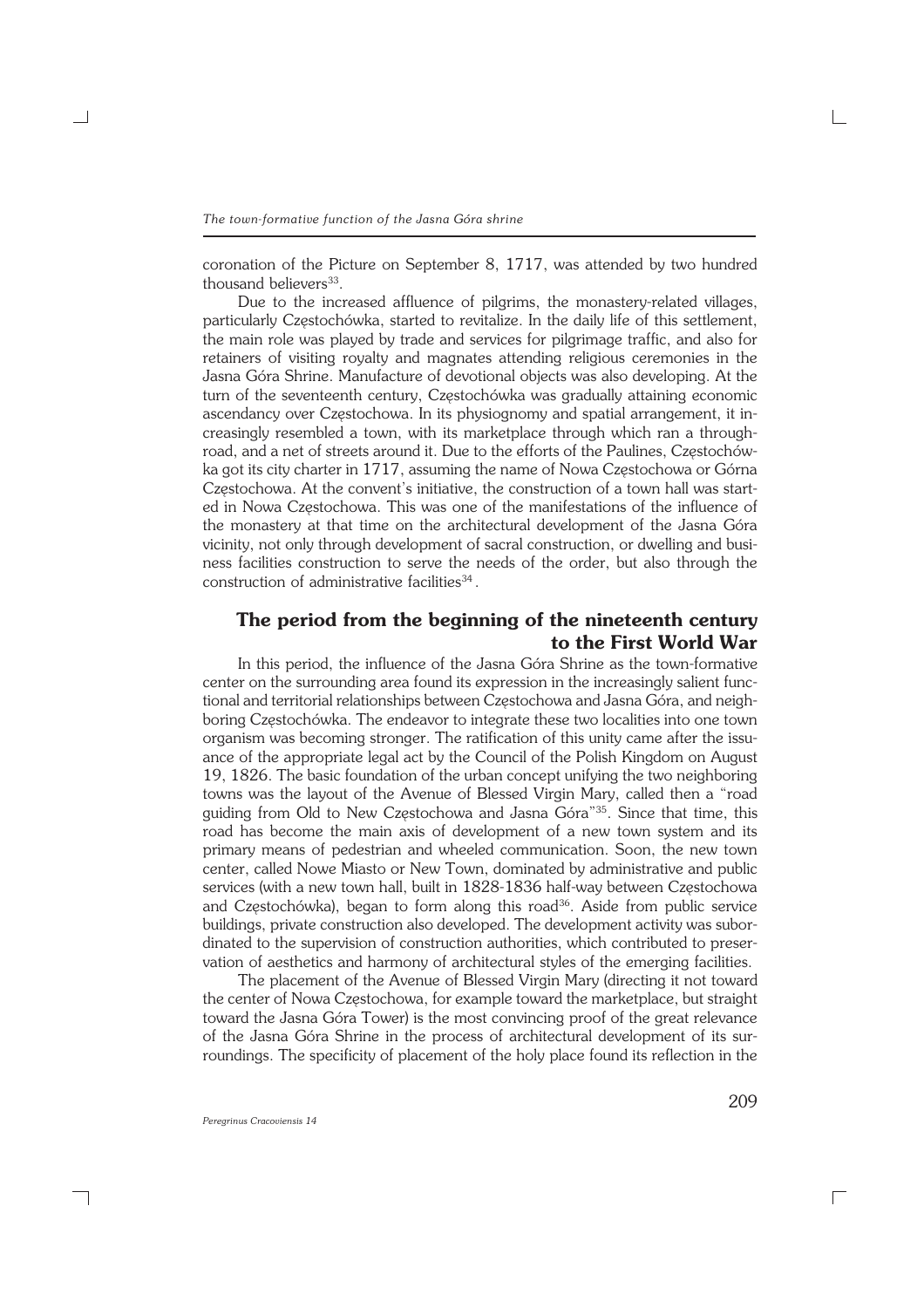A view of the Jasna Góra monastery from Wieluñski Square Reproduction from " Jasna Gora. An Album", Czestochowa 1928

concern of designers in obtaining a proper aesthetic effect, to welcome the mass of pilgrims to the object of their trek, to the Miraculous Picture. In this way, they strived *"due to the view of the monastery hill surmounted by the tower, to take maximum advantage of the opportunities of eliciting an emotional charge, with an intensification of the effect along with the approach to culmination*<sup>37</sup>*."* In this way the Polish *"via sacra"* emerged, which over time became the road of pilgrims in a worldwide sense. In 1846, the line of the Warsaw−Vienna railroad reached Częstochowa. This increased communication access to Częstochowa for the arriving pilgrims. However, because of political concerns, access of pilgrims to the Jasna Góra Shrine was seriously limited by the partitioning authorities (particularly after the collapse of the January Uprising, in which many priests and monks took part, in 1864). Pilgrimages, organized despite prohibitions and dangers, were becoming an opportunity for patriotic demonstrations, and religious feelings gave a community feel to believers from different parts of Poland. Despite the political repression, the five hundredth anniversary of the monastery was celebrated in Jasna Góra in 1882. At that time, four hundred thousand of pilgrims on foot, and fifty thousand by train, came to the shrine. Even larger masses of pilgrims gathered during ceremonies of

210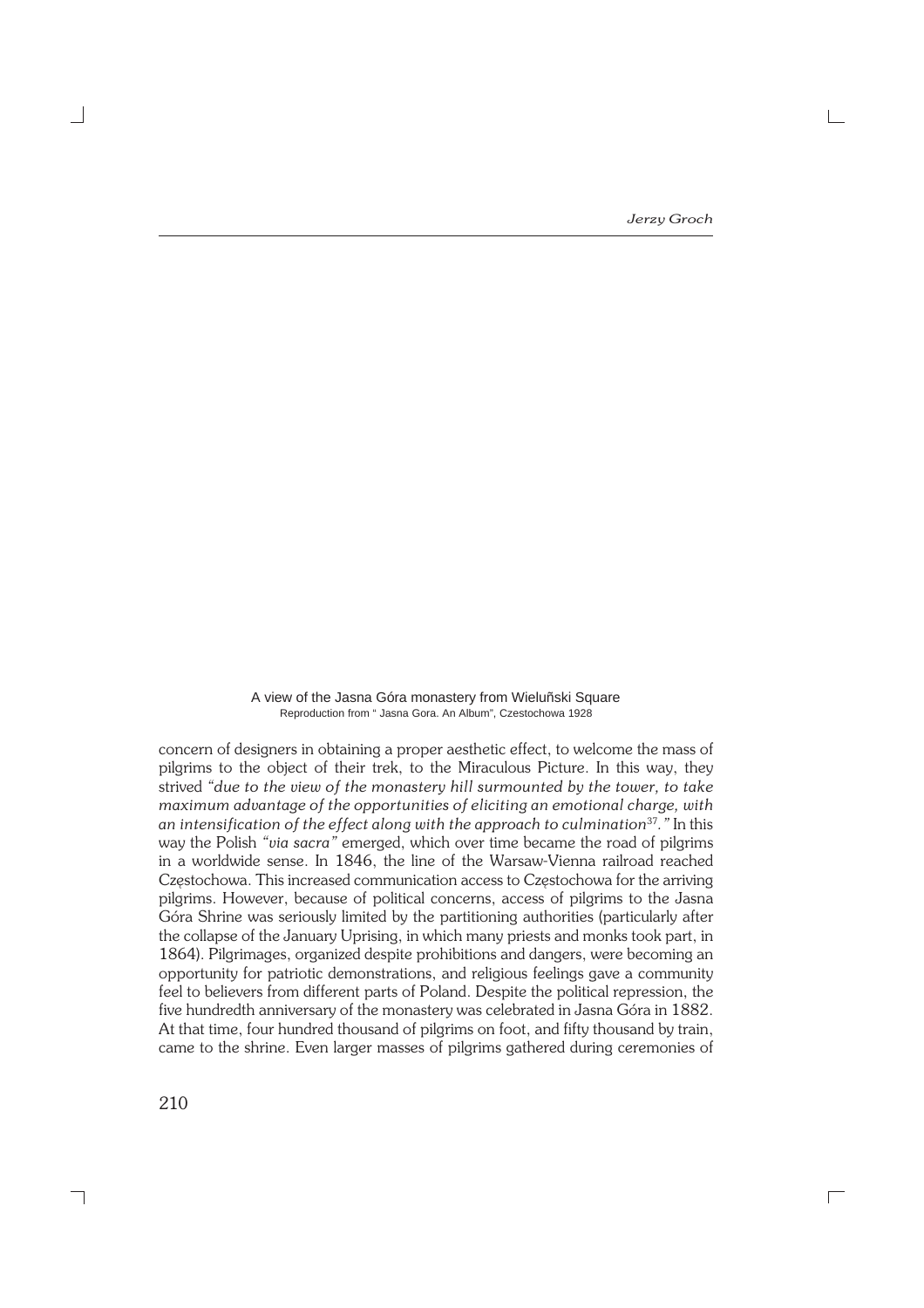the second coronation of the Częstochowa Mother of God Icon in 1910: nearly nine hundred thousand pilgrims<sup>38</sup>.

The pilgrimage traffic influenced the development of trade and public servic− es. The sales of manufactured goods, including the trade of devotional objects, was dominated almost exclusively by Jewish wholesalers and merchants<sup>39</sup>. In 1861, there were 21 hotels and inns, 25 restaurants, pubs, cafe bars and groceries in Częstochowa<sup>40</sup>.

Contemporary development of Częstochowa (it became the fourth city in size in the Russian partition of Poland, after Warsaw, Łódź, and Lublin) was concerned to a considerable degree with the growth of local industry. Foreign capital, particu− larly German, French and Belgian, played a significant role in the establishment of industrial enterprises, mostly textile, chemical, metallurgical, and of construction materials.

In the first decade of the twentieth century, much construction work in Jasna Góra was accomplished. Among others, one should mention the reconstruction of the monastery tower, which burnt down in a fire of 1900. This work was finished in 1906. Their result was a monumental structure 106 meters in height, crowning the perspective of the Avenue of BVM. Much attention was devoted to a renovation of the Jasna Góra parks. Founded in 1826 and finished in the mid−19th century, they started to serve the needs of inhabitants of the neighboring districts<sup>41</sup> as the places of rest. In 1903 to 1914, the Stations of the Cross were built in the monastery park. In architectural style, they harmonize perfectly with surrounding greenery.

#### **The inter−war period**

┐

In the inter−war period, the influence of the Jasna Góra Shrine on the process of spacial organization of the surrounding area underwent notable intensification. This was linked with the constantly growing pilgrimage traffic. Its greatest intensity was recorded during the Marian holidays, during congresses, synods, and the other important meetings of prominent persons and representatives of Church adminis− tration. The year 1938 was particularly notable for the approximately one million believers who visited the shrine<sup>42</sup>. Additional trains (including those especially for the ill) were arranged for the pilgrims, and the lodging and catering facilities were developed. In this respect, the League of Tourism Support, the association estab− lished in Poland by an initiative of the Ministry of Transportation in 1935, played an important role. In 1936, the number of pilgrims arriving in Jasna Góra who took advantage of the services of the association, was about two hundred and thirty seven thousand persons.<sup>43</sup> The important investment aim of the association was at that time the construction of a house for pilgrims in Częstochowa (shortage of the lodging facilities<sup>44</sup> prevented most of the pilgrims of staying for more than one day). In this period, the enlargement and modernization of the technical infrastruc− ture and of many communal facilities in the area of the town were accomplished. Among them, the water and sewage systems, the electric lighting of streets, and city bus transportation commenced. Included was work aimed to make entry to Jasna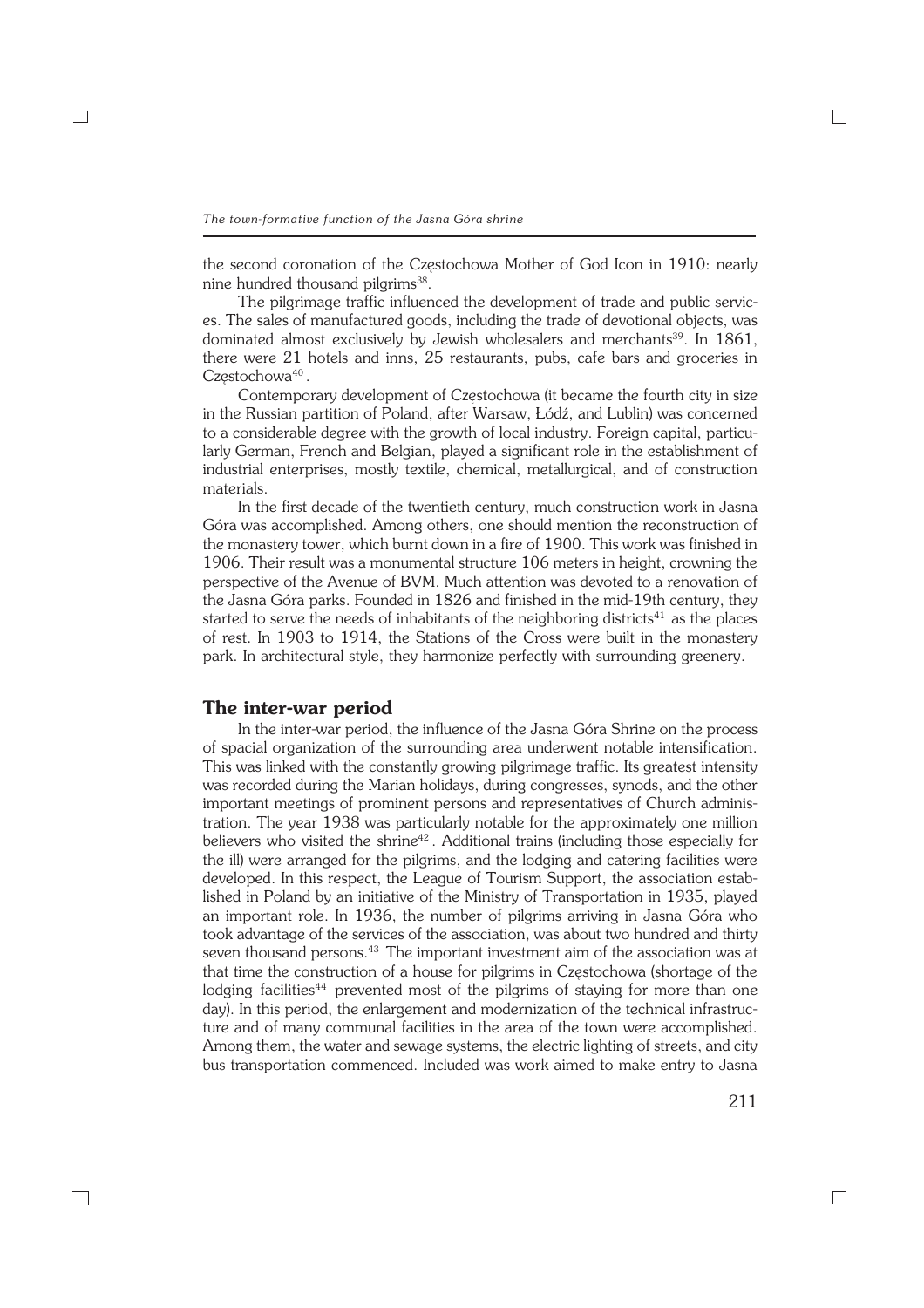Góra easier for pilgrims, among them, two new bridges over the old moat, and increasing the capacity of the monastery gates. Manifestation of the town−formative function of the Jasna Góra Shrine was also an investment aim. It was included in the Częstochowa Regulative Plan project and elaborated in the second half of the thirties. According to its postulates, there was going to be further growth of the third sector concerning primarily the meeting of pilgrims' needs. The outbreak of the Second World War shattered those projected ambitions.

#### **The period after the Second World War**

After the war, the Jasna Góra Shrine even further emphasized its role as the Altar of the Fatherland, a place presenting the highest values related to the spiritual life of the Polish nation. It followed the situation of a widespread threat to the Church institution and religious values resulting from Communist totalitarianism, comprising the structures of State and society. In this predicament, of particular relevance were the Jasna Góra prayers for the freedom of the Primate of Poland, Cardinal Stefan Wyszyński, imprisoned by the Stalinist authorities, which on August 26, 1956, assembled a million believers at Jasna Góra. Through the praying of the New National Oath, it became the religious and patriotic manifesto of the Poles. The ceremonies of the Millennium of the Baptism of Poland on May 3, 1966 were of comparable importance. During them, the whole Episcopate declared the *"Act of Submitting Poland to the Maternal Bondage of Mary, the Mother of the Church, for the Liberty of Christ's Church."*

The systematic obliteration of the infrastructure of the religious function of Częstochowa was the mark of the anti−clerical policy of the Communist regime at that time. A process of "distancing" of Częstochowa from Jasna Góra was intro− duced, despite the existing architectural integration<sup>45</sup>. Steering the functional devel− opment of the town, according to the cardinal principal of the socialist system, industrialization, lead to the intensive development of the industrial sector, among others: textile, machinery, and chemical, and especially metallurgical. The biggest post−war development in Częstochowa, the Bierut ironworks (now called the Częs− tochowa ironworks), was the most visible mark on the appearance of the city. Parallel with the industrial plants, new housing settlements for the workers sprang up, whose spatial design departed from the hitherto, historically formed Jasna Góra axiality, and designated a new axis of development in the north−south direction. The consequence of this policy of functional and spatial development for Często− chowa was the emergence of a kind of "vacuum" around Jasna Góra, manifesting the laicizing intentions of the administrative authorities, proceeding *"against the logic of normal development of the city structures and its fundamental quali− ties, coming from the fact of possessing such an interesting object, both for the pilgrims and for the tourism, in its area"* to break the spiritual ties of the city with the shrine<sup>46</sup>.

The visit of the Holy Father John Paul II in June 1979, was a far−reaching event in the postwar history of the Jasna Góra Shrine. In the three days of his stay, about three and a half million believers met with the Pope. A common prayer with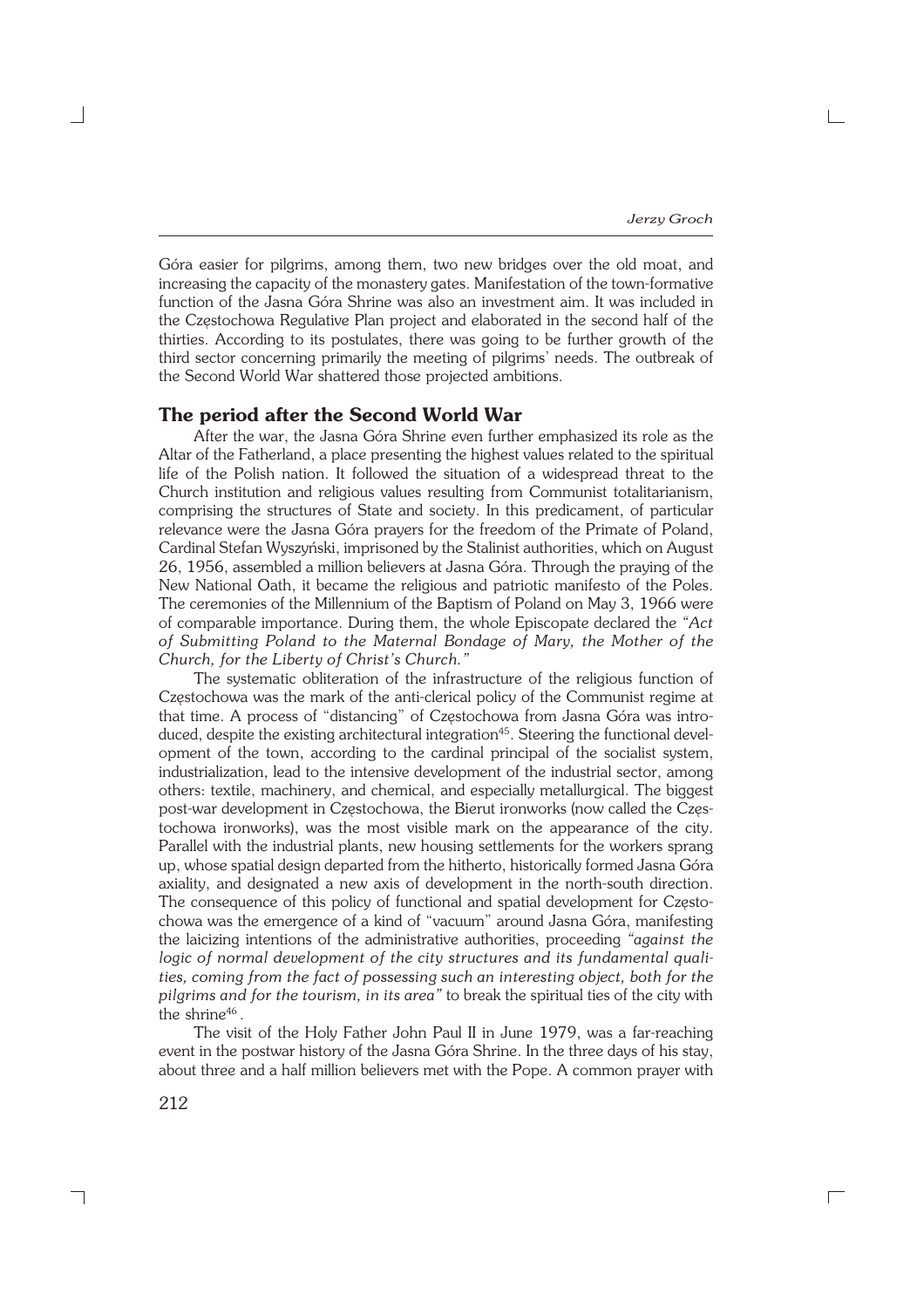the Holy Father strengthened the Poles in their difficult struggle for a free Poland. The following visits of the Pope to Jasna Góra, in 1983, 1987, and 1991, held equally great religious and spiritual implications.

Political transformations which started to occur in Poland in the eighties gave Częstochowa an opportunity to oppose the post−war tendencies of *"spatial dis− crimination"* against Jasna Góra by administrative authorities, and to regain its deserved place in the life of town. A particularly important task was the construc− tion of an infrastructure, which could satisfy the needs of the continuously growing pilgrimage traffic. In spite of putting into use John Paul II's Pilgrim's House, the existing lodging facilities of Częstochowa (2,400 year−round beds, and 11,600 sea− sonal ones) $47$  cannot satisfy needs of even ten percent of the pilgrims arriving to the Jasna Góra Shrine<sup>48</sup> . The distribution of the lodgings is irregular; only 4% of the total number of beds are in hotels<sup>49</sup>.

The town−formative role of the Jasna Góra Shrine finds its reflection in the plans for spatial development of Częstochowa, which initiate supplying the city with structures for the reception and service of pilgrims and tourists at European standards<sup>50</sup>. If these plans are realized, Częstochowa could become a world pilgrimage-tourist center. Already now, the number of visitors approaches 4 to 5 million a year<sup>51</sup>, including about four hundred thousand from abroad<sup>52</sup>. Aside from the preservation and restoration of the religious, historical, and artistic heritage (Jasna Góra is on the UNESCO World Heritage List), reaching this goal requires the creation of a system of reception, and catering centers, and other pilgrimage and tourist services. There is an urgent need to reconstruct the communication network of Częstochowa, particularly to relieve the city of through−traffic, and to supply Jasna Góra and the Stare Miasto with better access to transportation. The area directly surrounding the monastery requires suitable development, which should be subjected to precise architectural and aesthetic requirements. The further struc− tural development of Częstochowa, allowing for the continuation of the vital and organic ties of the city with the shrine, a place deciding the identity of the surround− ing area for over six centuries, will depend on realization of these planned objec− tives. Taking into account the decisive role of the shrine in the process of forming the functional and spatial structure of Częstochowa is an indispensable condition for attaining the level of development of the infrastructure, which would allow Jas− na Góra to live up to its rank as one of the world−centers of pilgrimage. Nonethe− less, it is one of the most important, besides Waranasi, Mecca, Lourdes, Fatima, and Rome, pilgrimage centers in the world.

#### **Notes:**

<sup>1</sup> J. Beaujeu−Garnier, G. Chabot, *Zarys geografii miast* (The Outline of the Geography of Towns), 1971, Warszawa: PWE, pp. 118−119.

<sup>2</sup> In the Roman Catholic Church, the new Canon Law of 1983 defines a shrine as *"a church or another sacred places, to which, −by the approval of the responsible church authorities, believers make pilgrimage, because of their exceptional piety"* (can. 1230). Cf. A. Jackowski, *Zarys geogra− fii pielgrzymek* (The Outline of the Geography of Pilgrimage), Zeszyty Naukowe UJ, Prace Geogra− ficzne, 1991, No. 85, pp. 20−21.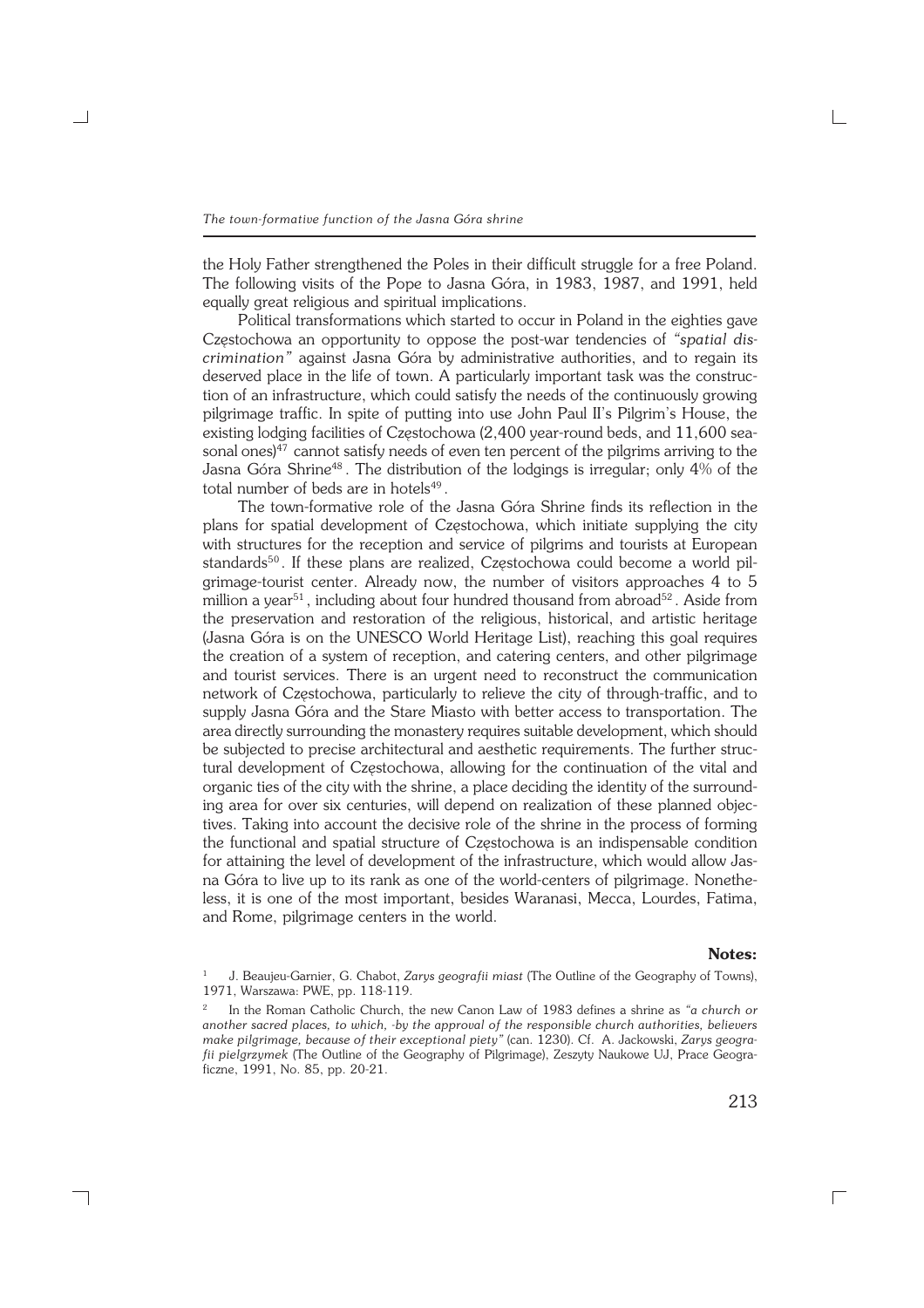$\Gamma$ 

<sup>3</sup> A. Jackowski, *Zarys geografii . . ., op. cit.,* pp. 26−28; G. Schwarz, *Allgemeine Siedlungsge− ographie*. In: *Lehrbuch der Allgemeine Geographie*, Bd. 6, Walter de Gruyter & CO., Berlin 1959, pp. 295−308; M. Sorre, *Les fondements de la geographie humaine*, vol. 3, "L'habitat − Conclusion generale," 1952, Paris: Armand Colin, pp. 222−225.

<sup>4</sup> J. Braun, *Częstochowa, rozwój urbanistyczny i architektoniczny* (Częstochowa. Urban and Architectural Development), Warszawa 1959, p. 12.

<sup>5</sup> J. Braun, *op. cit.,* p. 14.

<sup>6</sup> *Miasta polskie w tysiącleciu* (Polish Towns in the Millennium), Vol. 1, Wrocław 1965, Zakład Narodowy imienia Ossolińskich, p. 432.

<sup>7</sup> J. Braun, *Częstochowa, rozwój urbanistyczny . . ., op.cit.*, p. 16.

<sup>8</sup> Cf. J. Braun, *Częstochowa, rozwój urbanistyczny . . ., op. cit.*, pp. 17−18.

<sup>9</sup> The parish in Częstochowa originated in the thirteenth century. See: Encyklopedia Katolicka, Vol. 1, Lublin 1989, p. 849.

<sup>10</sup> At the moment of transferring it to the order of Paulines, the church of St. Sigismund in the town of Częstochowa (called then Nowa Częstochowa) took on the duty of parochial church.

<sup>11</sup> Z.S. Jabłoński, *Z dziejów kultu Matki Boskiej Częstochowskiej w XVI w.* (From the History of the Cult of Blessed Mary in Częstochowa in the Sixteenth Century), "Studia Claromontana," 1982, 2, p. 20.

<sup>12</sup> Through time, due to grants, endowments, donations, and transactions, the monastery became the owner of more then a dozen villages and granges, one group of estates, one town, and two starost estates. See, J. Braun, *Związki ekologiczne Jasnej Góry z Częstochową* (Ecological Ties of Jasna Góra with Częstochowa), "Studia Claromontana," 1982, 2, p. 457.

<sup>13</sup> This was the first historically documented renovation of a work of art in Poland. See: J. Golonka, *Dzieje konserwacji Cudownego Obrazu Matki Boskiej Częstochowskiej od XV−XX wieku* (A History of Renovation of the Miraculous Picture of Częstochowa Mother of God from the Fifteenth to the Twentieth Century), In: *Jasnogórski Ołtarz Ojczyzny* (The Jasna Góra Altar of the Fatherland). Klasz− tor na Jasnej Górze, Częstochowa 1991, p. 27.

<sup>14</sup> J. Golonka, *Dzieje konserwacji . . ., op. cit.*, p. 34.

<sup>15</sup> Z.S. Jabłoński, *Z dziejów kultu . . ., op. cit.,* p. 67.

<sup>16</sup> A. Witkowska, *Kult jasnogórski w formach pątniczych do połowy XVII wieku* (The Jasna Góra Pilgrimage Cult in the Pilgrimage Forms up to the Mid−seventeenth Century), "Studia Claromontana," 1984, 5, p. 151.

<sup>17</sup> In the first years of the sixteenth century, one yearly fair was held there. In the mid−seventeenth century, their number increased to six. Cf. A. Jackowski, *Rozwój pielgrzymek w Polsce* (Development of Pilgrimages in Poland), In: *Przestrzeń i sacrum. Geografia kultury religijnej w Polsce i jej przemiany w okresie od XVII do XX w. na przykładzie ośrodków kultu i migracji pielgrzymkowych* (Space and sacrum. The geography of religious culture and its transformations from the seventeenth century to the twentieth century, in examples of cult centers and pilgrimage migrations). Instytut Geografii Uniwersytetu Jagiellońskiego, Kraków 1995, p. 20.

<sup>18</sup> A. Jackowski, *Rozwój pielgrzymek . . ., op. cit.,* p. 20.

<sup>19</sup> M. Kołodziej, *Opis Jasnej Góry w "Dzienniku Podróży do Włoch i na wyspę Maltę" Piotra Andrejewicza Tołstoja w latach 1697−1699* (Description of Jasna Góra in the "Diary of the Journey of Piotr Andrejevich Tolstoy to Italy and to the Island of Malta"), "Studia Claromontana," 1984, 5, p.252.

<sup>20</sup> A. Jackowski, *Rozwój pielgrzymek . . . , op. cit.*, p. 20.

<sup>21</sup> A. Jackowski, *Rozwój pielgrzymek, op. cit.,* p. 20.

<sup>22</sup> A.Witkowska, *Kult jasnogórski . . ., op.cit.,* p. 151.

<sup>23</sup> S. Krakowski, *Stara Częstochowa. Studia nad genezą, ustrojem i strukturą ludnościowo−go− spodarczą Częstochowy (1220−1665)* (Old Częstochowa. Studies on genesis, system, and the popula−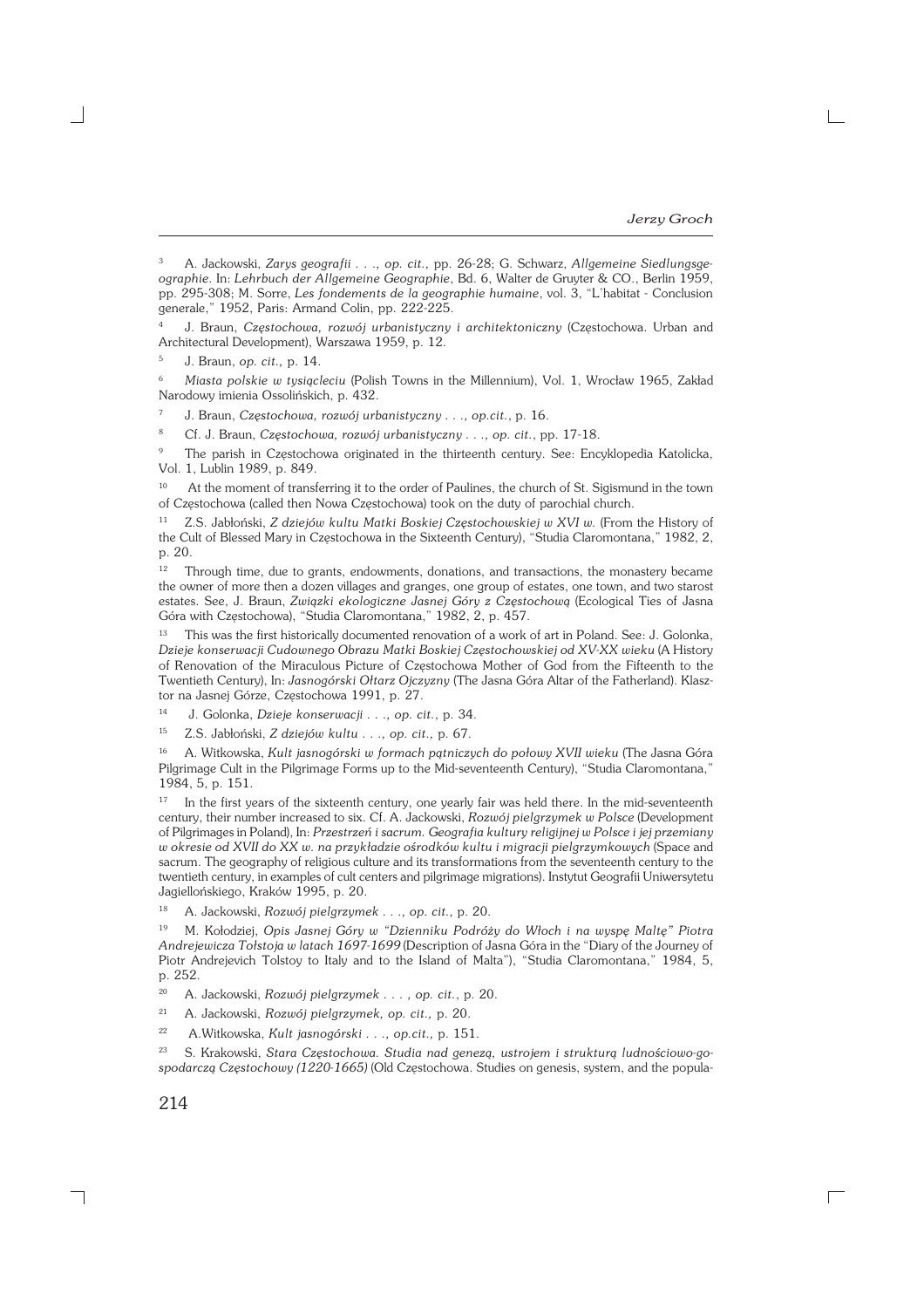*The town−formative function of the Jasna Góra shrine*

tional−economic structure of Częstochowa between 1220 and 1655), Częstochowa 1948, p. 55.

<sup>24</sup> *Miasta polskie . . ., op. cit.,* p. 433.

<sup>25</sup> The enclosure walls (erected in 1585−1593) that surrounded the Jasna Góra Monastery, did not have any defensive purpose. They served to enhance monastic obedience. See: K. Szafraniec, *Z dziejów Jasnej Góry*, Warszawa 1980: Akademia Teologii Katolickiej, p. 70.

<sup>26</sup> This pharmacy was closed in 1864. Beside it, also two other pharmacies existed in Częstochowa during the first half of the seventeenth century. See: W. Szczepański, *Apteka Jasnogórska* (The Jasna Góra Pharmacy), "Studia Claromontana," 1982, 2, pp. 333−334, 353.

<sup>27</sup> This printing house functioned up to the fall of the January Uprising in 1864, when Russian military authorities terminated it. See: H. Czerwiński, *Założenie drukarni paulinów na Jasnej Górze* (The Foundation of the Printing House by the Paulites on Jasna Góra), "Studia Cmaromontana," 1987, 8, p. 204.

<sup>28</sup> J. Braun, *Częstochowa, rozwój urbanistyczny . . ., op. cit.,* p. 40.

<sup>29</sup> The Cult of the Częstochowa Blessed Mary as the Queen of Poland had formed already in the sixteenth century. See: S.Z. Jabłoński, *Z dziejów kultu . . ., op. cit.,* p. 67.

<sup>30</sup> J. Braun, *Częstochowa, rozwój urbanistyczny . . ., op. cit.,* p. 43.

<sup>31</sup> *Miasta polskie . . ., op. cit.,* p. 433.

<sup>32</sup> In July 1690, a large fire broke out Jasna Góra. It caused the demolition of a major part of the structures. Only the Częstochowa Blessed Mary chapel presbytery, the vestry, and the library survived.

<sup>33</sup> J. Braun, *Częstochowa, rozwój urbanistyczny . . ., op. cit.,* p. 32.

<sup>34</sup> J. Braun, *Związki ekologiczne Jasnej Góry . . ., op. cit.,* p. 462.

<sup>35</sup> F. Sobalski, *Szkice i materiały z dziejów Częstochowy* (Essays and Materials on the History of Częstochowa), Ziemia Częstochowska, 1961, vol. 4, p. 116.

<sup>36</sup> *Miasto Częstochowa. Część 1. Stare i Nowe Miasto, Częstochówka i przedmieścia* (Częstochowa. Part 1. The Old and New Town, Czestochówka and outskirts), In: (Eds.) Z. Rozanow & E. Smulikowska, *Katalog zabytków w Polsce* (The Catalogue of Monuments in Poland), New Series, Vol. 1, Warszawa 1995: Instytut Sztuki PAN, p. XV.

<sup>37</sup> J. Braun, *Częstochowa, rozwój urbanistyczny . . ., op. cit.,* p. 53.

<sup>38</sup> S.Z. Jabłoński, *Jasna Góra. Ośrodek kultu maryjnego 1864−1914* (Jasna Góra. The center of the Marian Cult: 1864−1914), Lublin 1984, p. 193.

<sup>39</sup> The Jewish community in Czestochowa was established about 1700, and their members up to the Second World War were the majority of inhabitants of Częstochowa's Stare Miasto. See: *Miasto Częstochowa . . ., op. cit.*, p. XV.

<sup>40</sup> J. Braun, *Częstochowa, rozwój urbanistyczny . . ., op. cit.,* p. 56.

<sup>41</sup> J. Braun, *Związki ekologiczne . . ., op. cit.*, p. 471−472.

┑

<sup>42</sup> S.Z. Jabłoński, *Dynamika ruchu pielgrzymkowego na Jasną Górę w okresie II Rzeczypospoli− tej* (Dynamics of the Pilgrimage Movement to Jasna Góra in the Period of Second Republic of Poland). in: *Przestrzeń i sacrum. Geografia kultury religijnej w Polsce i jej przemiany w okresie od XVII do XX w. na przykładzie ośrodków kultu i migracji pielgrzymkowych* (Space and Sacrum. The geogra− phy of the religious culture and its transformations from the seventeenth to twentieth century, in examples of cult centers and pilgrimage migrations), Kraków 1995: Instytut Geografii Uniwersytetu Jagiellońskiego, p. 131.

<sup>43</sup> *Dwa lata popierania turystyki* (Two Years of Supporting Tourism), Warszawa 1937: Zarząd Główny Ligi Popierania Turystyki, p. 40.

<sup>44</sup> In the mid−thirties, there were only 7 small buildings of the pension−hotel kind in Częstochowa. See: T. Wilgat, *Rozmieszczenie przemysłu pensjonatowo−hotelowego w Polsce* (Distribution of the Pension−hotel Industry in Poland), "Turyzm Polski," 1939, 7−8, p. 140.